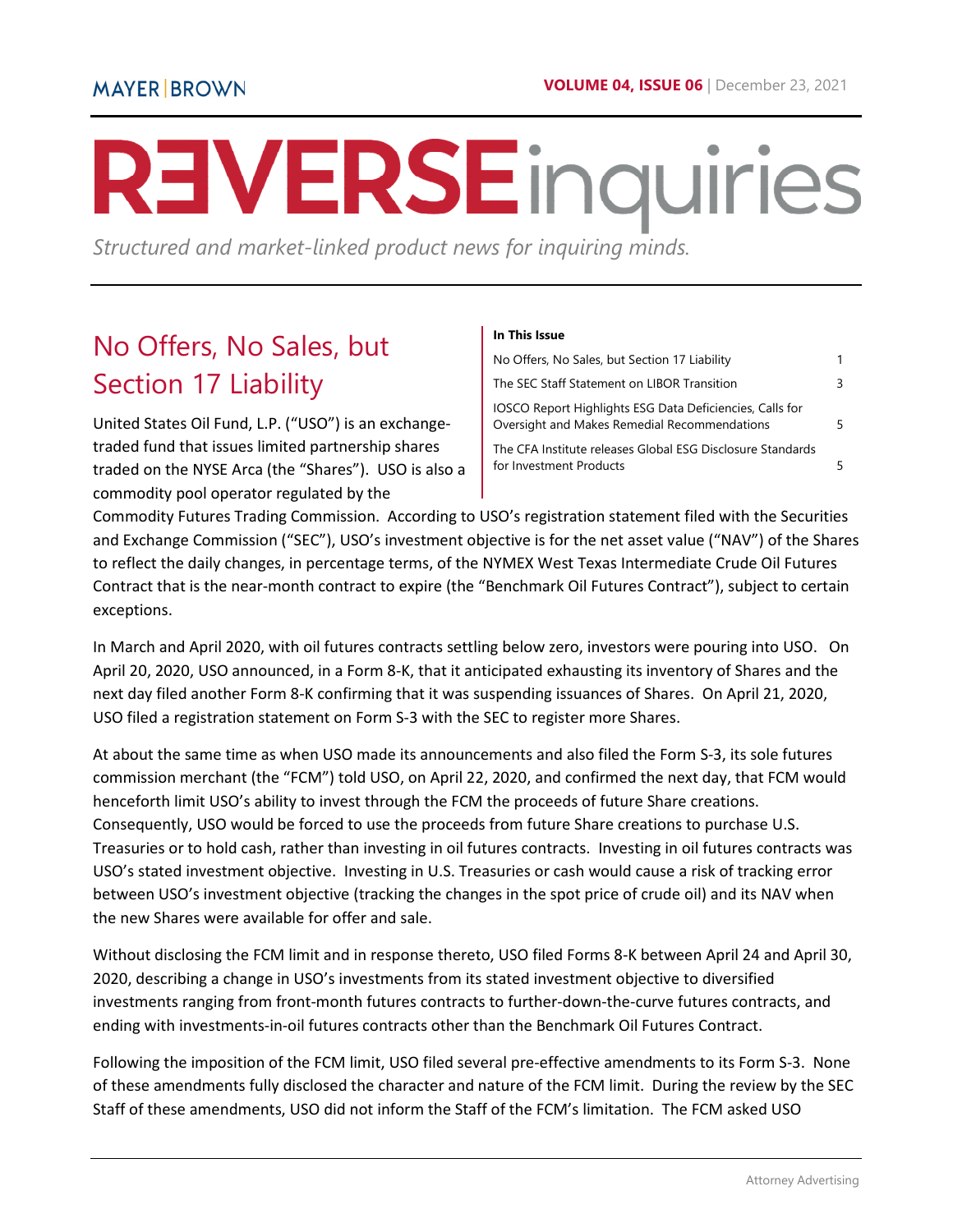whether the SEC Staff had been informed of the FCM limit, to which USO gave a non-responsive answer. Ultimately, the FCM contacted the Staff and told them of the nature of the limitation. The Staff, in a comment letter dated May 13, 2020, asked USO to disclose the constraints put on USO by the FCM. In a preeffective amendment dated May 21, 2020, USO disclosed the FCM's limitation. USO filed Forms 8-K on May 29 and June 9, 2020 announcing agreements with additional futures commission merchants allowing USO to invest the proceeds from sales of new Shares in oil futures contracts. On June 12, 2020, the registration statement was declared effective and a prospectus was filed offering new Shares.

In a Cease and Desist Order dated November 8, 2021 (the "Order"), the SEC stated that "[b]y failing to adequately inform the investing public, during the period from April 24 through May 21, 2020, of the specific constraints put on [USO] and, in turn, the impact that those constraints would have on [USO's] ability to meet its investment objective, each of the above public filings [was] materially misleading."<sup>1</sup> The "above public filings" were the Forms 8-K and the pre-effective amendments to the registration statement filed between April 24, 2020 and May 21, 2020, except the final pre-effective amendment dated May 21, 2020, in which corrective disclosure was included about the FCM limit and a related risk factor.

The Order states that "[a]s a result of the conduct described above, USO … violated Section 17(a)(3) of the Securities Act, which prohibits the offer or sale of securities, engaging in any transaction, practice or course of business which operates or would operate as a fraud or deceit upon the purchaser."<sup>2</sup>

### Analysis

At first blush, this would seem like an opportunity for the SEC to call down fire upon USO. We have an issuer that did not fully disclose information material to investors in multiple public filings, even when the FCM prompted USO to tell the Staff as part of their review of the registration statement. The Order notes that USO was experiencing record daily inflows of retail investors while oil futures contracts were settling in negative territory.<sup>3</sup> Yet the Order does not allege any financial harm to these investors.

What is missing from this story are offers and sales. During the time that USO was making misleading filings, it had no Shares to sell. Many of the alleged misstatements were in pre-effective amendments to the registration statement, under which no Shares were offered or sold until the disclosure was corrected and the registration statement declared effective. Without offer and sales, there is no liability under Sections 11 or 12 of the Securities Act, nor under Section 10(b) of the Securities Exchange Act of 1934 and Rule 10b-5 thereunder. That leaves the catchall negligence liability of Section 17 of the Securities Act, even though there is no purchaser who suffered fraud or deceit.

Perhaps the reason that the SEC could not find any investors alleging financial harm was the timing of the events. The reason that there were record inflows of investors into USO was that oil prices were bottoming out at historical lows. On the day that USO announced it had no new inventory to sell, the Shares closed at \$33.68. The next day, when USO filed the registration statement with the SEC, the Shares closed at \$30.00. They dropped to as low as \$16.88 on April 28, 2020, closed at \$26.43 on June 12, 2020, the day that the

l

<sup>&</sup>lt;sup>1</sup> The Order is available at: *United States Commodity Funds LLC and United States Oil Fund, LP (sec.gov)*.

<sup>&</sup>lt;sup>2</sup> Order at p. 8. "Negligence is sufficient to establish a violation of Section 17(a)(3) of the Securities Act." Order at n.4 (citation omitted). 3 See the Order at 2.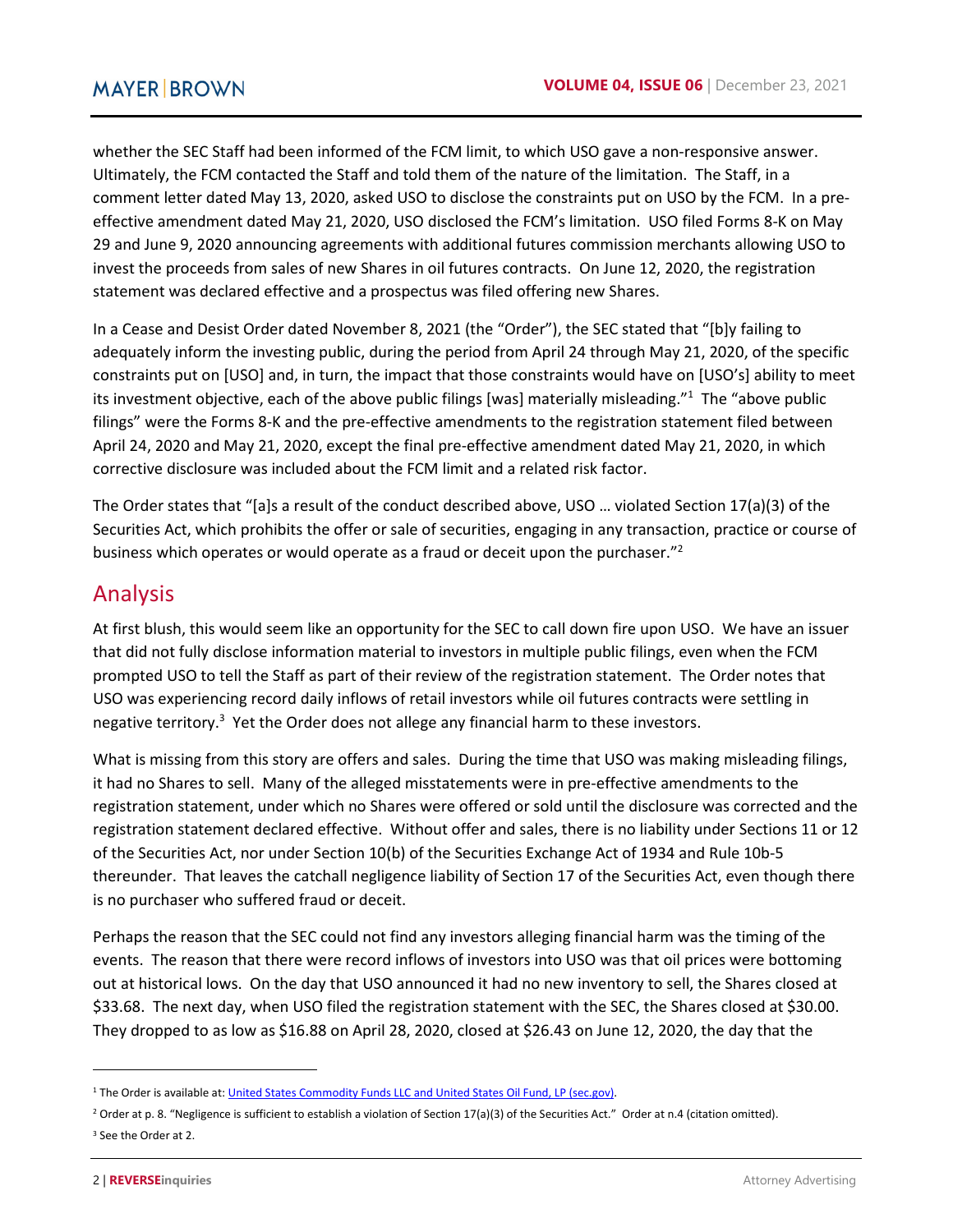registration statement was declared effective, and, in the period from December 10, 2020 to December 10, 2021, ranged from \$31.37 to \$58.69. Investors in USO made, not lost, money during the time period covered by the Order.

# <span id="page-2-0"></span>The SEC Staff Statement on LIBOR Transition

On December 7, 2021, the SEC Staff released a statement to remind investment professionals of their obligations when recommending LIBOR-linked securities and to remind companies and issuers of assetbacked securities of their disclosure obligations related to the LIBOR transition.<sup>4</sup>

The Statement covers several areas of concern to the SEC, summarized below:

- Recommendations by broker-dealers of LIBOR securities or investment strategies involving LIBOR securities to retail customers;
- Disclosure obligations of issuers with material exposure to LIBOR securities;
- The effect on retail customers of a recommendation of LIBOR securities with no fallback provisions; and
- The effect on retail customers of a recommendation of LIBOR securities with fallback provisions, and the resulting change in the interest rate from USD LIBOR to the secured overnight financing rate ("SOFR").<sup>5</sup>

**BROKER-DEALERS.** The Staff stated that broker-dealers should be "especially mindful of their obligations when recommending LIBOR-linked securities or investment strategies involving LIBOR-linked securities to retail customers." Under Regulation Best Interest, a broker-dealer recommending LIBOR securities or investment strategies involving such securities must have a reasonable basis to believe that the recommendation is in the best interest of the retail customer.<sup>6</sup> The care obligation of Regulation Best Interest requires that a broker-dealer must exercise reasonable diligence, care and skill to understand the potential risks, rewards and costs associated with the recommendation, and in light of the retail customer's investment profile, that the recommendation is in the best interests of the particular retail customer.<sup>7</sup> Accordingly, a broker-dealer must understand whether there are robust fallback provisions providing for a clear replacement rate after USD LIBOR is no longer available, and the effect of the replacement rate on the LIBOR security.

The Staff also stated that it would be difficult for a broker-dealer to recommend a LIBOR security with no fallback provision, absent the recommendation being premised on a specific, identified, short-term trading objective.

l

<sup>&</sup>lt;sup>4</sup> The SEC Staff Statement can be found at: SEC.gov | SEC Staff Statement on LIBOR Transition—Key Considerations for Market Participants.

<sup>5</sup>The focus of this article is on USD LIBOR floating rate notes and preferred stock, related recommendations by broker-dealers and related disclosures by issuers. The Statement also covers municipal securities underwriting by broker-dealers and the obligations of registered investment advisers and funds.

 $6$  See Rule 15l-1(a)(2)(i) under the Securities Exchange Act of 1934.

<sup>7</sup> See Rule 14l-1(a)(2)(ii)(B) under the Securities Exchange Act of 1934.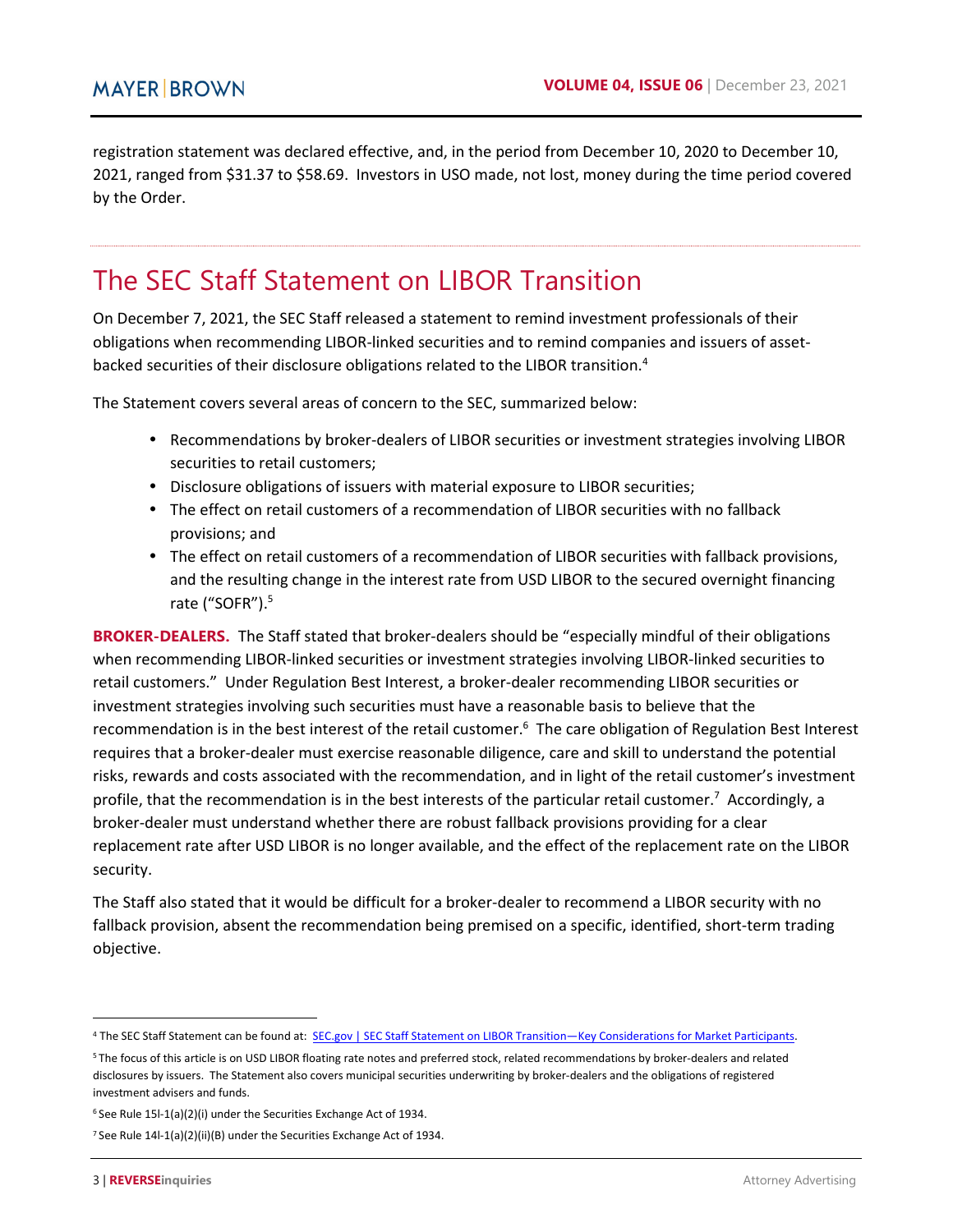Legacy USD LIBOR securities with no fallback provisions would, without any external action, become fixedrate notes after June 30, 2023, when most USD LIBOR tenors will no longer be published. The Staff's concern is the effect of this change in the interest rate, which would be material, on a retail investor. Most outstanding USD LIBOR securities with fallback provisions will switch over to SOFR, and the Staff is concerned that, even with adequate fallback provisions and because SOFR is not a perfect match for USD LIBOR, the effect on the LIBOR securities' interest payments may be material to a retail investor.

Although the Statement makes reference to Article 18-C of the New York General Obligations Law, which will cause any legacy USD LIBOR New York law governed securities without adequate fallbacks to switch over to SOFR after June 30, 2023, the Statement treats recommendations of these legacy USD LIBOR securities differently than recommendations of USD LIBOR securities with robust fallback provisions.<sup>8</sup> Also, at this point, any legacy USD LIBOR securities without adequate fallback provisions would be available only in the secondary market.

The Staff's concern with legacy LIBOR securities without fallback provisions would be applicable to non-USD LIBOR securities, such as a GBP LIBOR floating rate note ("FRN") governed by New York or other U.S. state law. These types of FRNs will not be affected by the New York or federal legislation. However, these types of FRNs are a small slice of the market. USD LIBOR-preferred stock, which is generally governed by Delaware law, will be addressed by the upcoming federal LIBOR legislation.

Broker-dealers who agree to monitor a retail customer's account were also reminded of their obligations under Regulation Best Interest, in that the broker-dealer must reassess the potential risks, rewards and costs of any LIBOR securities in a retail customer's account at each time of the agreed-upon review, based on the current state of the LIBOR transition and the potential effect on a customer's LIBOR security holdings. The broker-dealer's recommendation at the time of each monitoring may be to buy, sell or hold, and if the brokerdealer remains silent, that is an implicit hold recommendation.

**ISSUERS.** Issuers must keep investors informed of their progress toward LIBOR risk identification and mitigation, and the anticipated effect on the issuer, if material. This disclosure could be included in the risk factors, management's discussion and analysis, board risk oversight and the financial statements sections of the prospectus. Issuers with material risk related to outstanding LIBOR debt with inadequate fallback provisions should consider how much debt will be outstanding after the LIBOR cessation date and the steps the company is taking to address the situation. As discussed above, this would seem to apply only to non-USD

LIBOR securities or preferred stock, the latter of which will be solved by the upcoming federal LIBOR legislation. Issuers with material outstanding non-USD LIBOR securities may have to disclose upcoming plans for tender or exchange offers, or consent solicitations.

The Staff Statement also notes that the recommendations of the Alternative Reference Rates Committee on fallback language for new issuances of USD LIBOR FRNs are not binding on U.S. issuers, in that issuers are not obligated to include any particular fallback language in such securities.



As of October 4, New 2021 ISDA Definitions Are Now In Effect

For more, read "*Updating MTN Program Disclosures for the 2021 ISDA Definitions*" in our [REVERSEinquiries Newsletter,](https://www.mayerbrown.com/-/media/files/perspectives-events/publications/2021/05/reverseinquiries-newsletter-43.pdf)  [Volume 04, Issue 03.](https://www.mayerbrown.com/-/media/files/perspectives-events/publications/2021/05/reverseinquiries-newsletter-43.pdf) 

 $\overline{a}$ 

<sup>8</sup>The Statement makes no reference to the federal USD LIBOR legislation.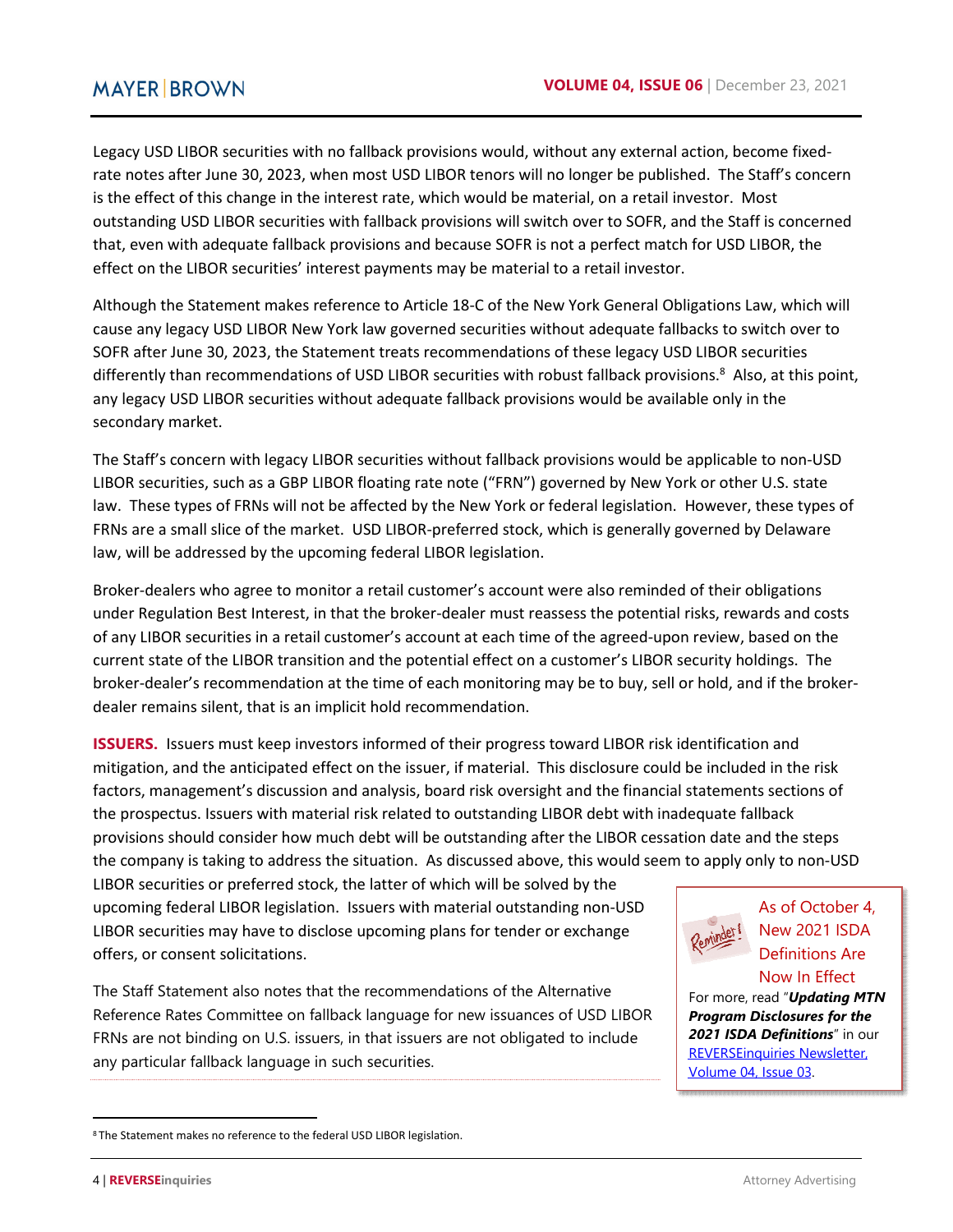# <span id="page-4-0"></span>IOSCO Report Highlights ESG Data Deficiencies, Calls for Oversight and Makes Remedial Recommendations

On November 23, 2021, the International Organization of Securities Commissions (IOSCO)1 issued its "Environmental, Social and Governance (ESG) Ratings and Data Providers" final report (Report) in which IOSCO notes that "the use of environmental, social and governance (ESG) ratings and data products has grown considerably in response to investors' mounting interest in investing in companies that take account of sustainability in the way they are run. As a result, the role and influence of ESG ratings and data products providers in financial markets more generally, and in the sustainable finance ecosystem more specifically, have grown significantly. This has led some securities markets regulators to take a closer interest in the activities and business models of these providers."

Reporting on its related preliminary fact-finding exercise, IOSCO said:

- there is little clarity and alignment on definitions, including on what ratings or data products intend to measure;
- there is a lack of transparency about the methodologies underpinning these ratings or data products;
- while there is wide divergence within the ESG ratings and data products industry, there is an uneven coverage of products offered, with certain industries or geographical areas benefitting from more coverage than others, thereby leading to gaps for investors seeking to follow certain investment strategies;
- there may be concerns about the management of conflicts of interest where the ESG ratings and data products provider or an entity closely associated with the provider performs consulting services for companies that are the subject of these ESG ratings or data products; and
- better communication with companies that are the subject of ESG ratings or data products was identified as an area meriting further attention given the importance of ensuring the ESG ratings or other data products are based on sound information.

*Continue reading the complete Legal Update by Paul Forrester and Christina Thomas [here.](https://www.mayerbrown.com/en/perspectives-events/publications/2021/12/iosco-report-highlights-esg-data-deficiencies-calls-for-oversight-and-makes-remedial-recommendations)* 

# <span id="page-4-1"></span>The CFA Institute releases Global ESG Disclosure Standards for Investment Products

The sheer volume of capital flows into sustainable, or ESG-focused, funds and products over recent months reflects the rapidly increasing number of investors with ESG-related preferences, or demands, when selecting those investments. Evaluating, and comparing, the ESG credentials of different investment products presents significant difficulties, however, in circumstances where information and disclosures about those products – and even the terminology used – are, at best, inconsistent, and often incomplete; and, at worst, may attract accusations of "greenwashing", by using marketing materials to mislead investors about the ESG approaches used in their products.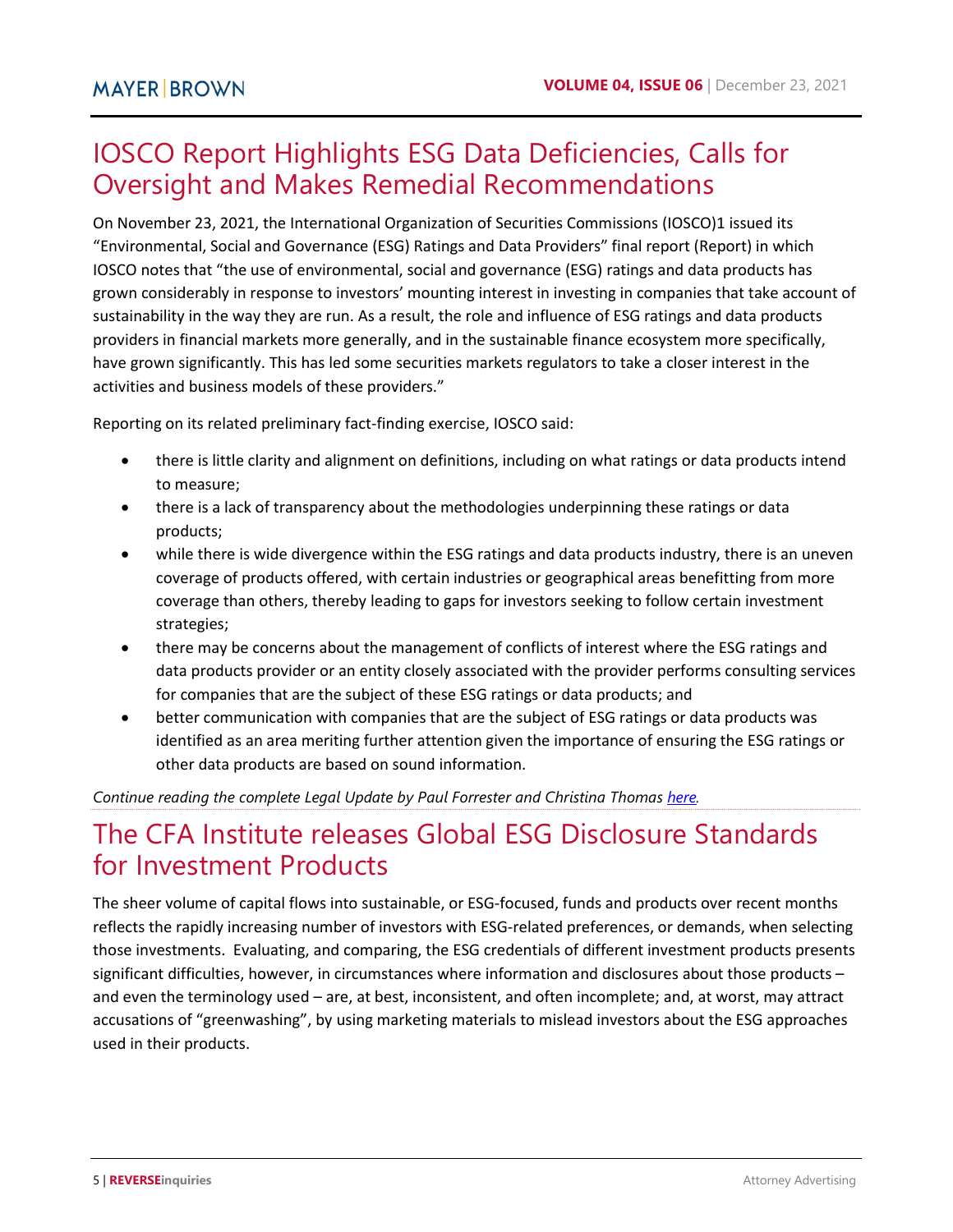In a welcome development in the move towards addressing these issues, on 1 November 2021, the CFA Institute, a global association of investment professionals, published its first voluntary Global ESG Disclosure Standards for Investment Products (the "Standards").

The Standards aim to assist investors in better understanding, comparing and evaluating investment products, and to reduce the risks of "greenwashing" by facilitating fuller disclosure of ESG-related issues within the objectives, investment process, and stewardship activities of investment products. In furtherance of these aims, the Standards set out specific disclosure requirements for investment products which promote their ESG-related features, and which creators of investment products will be required to observe if they choose to adopt the Standards.

In this [Legal Update,](https://10hundred.mayerbrown.com/the-cfa-institute-releases-global-esg-disclosure-standards-for-investment-products/) we consider the disclosure requirements under the Standards, and the implications for creators of investment products as they prepare, and position themselves, to make compliant disclosures.

## Events

#### **IN CASE YOU MISSED IT…**

- **LIBOR Transition: How will the pieces come together in time?** | December 9, 2021 | *Hosted by the ABA*
- **The Last 100 Days of LIBOR: The Syndicated Loan Market and CLOs** | December 2, 2021 | [Podcast](https://www.mayerbrown.com/en/perspectives-events/podcasts/2021/12/the-last-100-days-of-libor-episode-6--the-syndicated-loan-market-and-clos)
- **REVERSEinquiries Workshop: Where are we now and where are we going? The Transition Away from IBORs** | November 10, 2021 | [Materials](https://www.mayerbrown.com/-/media/files/perspectives-events/events/2021/11/where-are-we-now-and-where-are-we-going.pdf)
- **The Last 100 Days of LIBOR: The Derivatives Market** | November 15, 2021 [| Podcast](https://www.mayerbrown.com/en/perspectives-events/podcasts/2021/11/the-last-100-days-of-libor-episode-5-the-derivatives-market)